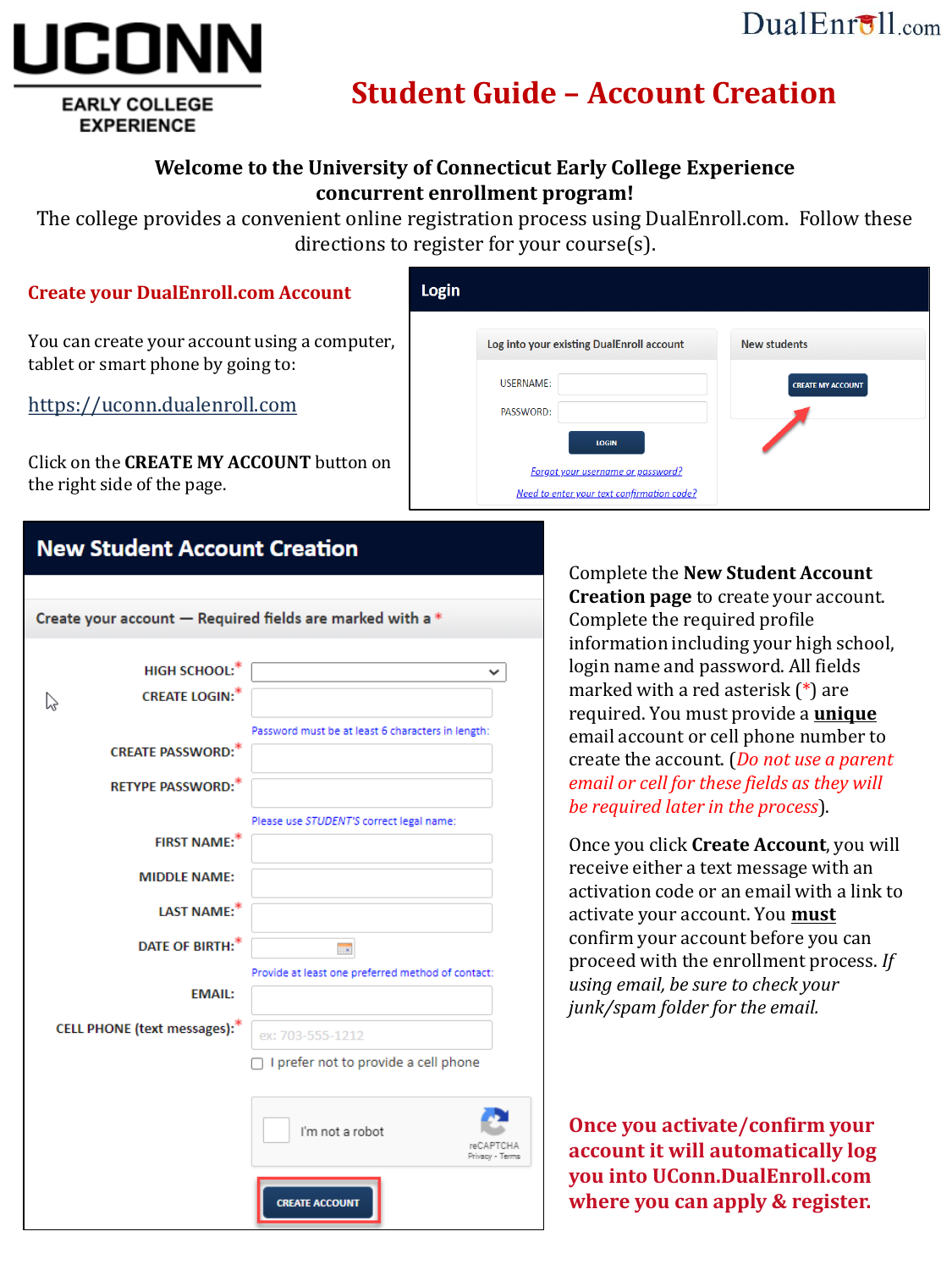# JCONN

**EARLY COLLEGE EXPERIENCE** 

## DualEnroll.com

# **Student Guide - Application**

#### **Complete Your Application**

There are five pages to complete in the UConn ECE application process. Completed pages are listed in green under **Application Steps,** and the current page is shown in orange. Complete all required fields which are marked with an asterisk and click the **update** button after completing a page.

| Profile<br><b>Courses</b><br><b>Status</b>                                                                                                                                                                                 |                           | Blassom Bloom   Help   Logout                                                                                                                                                                                                                                                                                                                                                                                                                     |                                                      | <b>Student Address page: It is very</b><br>important that you provide YOUR                                                  |
|----------------------------------------------------------------------------------------------------------------------------------------------------------------------------------------------------------------------------|---------------------------|---------------------------------------------------------------------------------------------------------------------------------------------------------------------------------------------------------------------------------------------------------------------------------------------------------------------------------------------------------------------------------------------------------------------------------------------------|------------------------------------------------------|-----------------------------------------------------------------------------------------------------------------------------|
| <b>Blossom Bloom - BLOOMFIELD HIGH SCHOOL</b>                                                                                                                                                                              |                           | <b>APPLICATION STEPS</b>                                                                                                                                                                                                                                                                                                                                                                                                                          |                                                      | student information. This data will                                                                                         |
| Please complete the Application Steps for University of Connecticut Early<br>College Experience                                                                                                                            |                           | Account                                                                                                                                                                                                                                                                                                                                                                                                                                           |                                                      | be used to create your student<br>account with the University of                                                            |
| Legal First Name<br>Legal Middle Name<br>Legal Last Name <sup>®</sup><br>Blossor<br>Profile<br>Courses<br><b>Status</b>                                                                                                    |                           | <b>Student Address</b><br><b>Student Demographics</b>                                                                                                                                                                                                                                                                                                                                                                                             | Connecticut.                                         |                                                                                                                             |
| Suffix<br><b>Barry Bolt - BOLTON HIGH SCHOOL</b><br>$\checkmark$                                                                                                                                                           |                           | <b>APPLICATION STEPS</b>                                                                                                                                                                                                                                                                                                                                                                                                                          |                                                      |                                                                                                                             |
| Preferre<br>Is your permanent residence (home address) located in the state of<br>Connecticut? <sup>*</sup><br>Preferre                                                                                                    |                           | Account<br><b>Student Address</b><br><b>Student Demographics</b>                                                                                                                                                                                                                                                                                                                                                                                  |                                                      | <b>Student Demographics</b>                                                                                                 |
| Do you consider yourself to be Hispanic or Latino?                                                                                                                                                                         | Profile<br><b>Courses</b> | <b>Status</b>                                                                                                                                                                                                                                                                                                                                                                                                                                     |                                                      |                                                                                                                             |
| Select one or more of the following racial categories to desc<br>$\Box$ American Indian/Alaskan Native $\Box$ Asian<br>$\Box$ Black or African American $\Box$ Native Hawaian/Pacific Isl<br>$\Box$ White<br><b>UPDATE</b> | <b>Student</b>            | Blossom Bloom - BLOOMFIELD HIGH SCHOOL<br>University of Connecticut Early College Experience Terms and Conditions<br>By checking the "I have read and agree with these conditions" box below:<br>I certify that all personal information provided in this application is<br>accurate and that I will comply with the policies and rules of the<br>University of Connecticut.<br>onfirm that I read and agree to the program deadlines and program |                                                      | <b>APPLICATION STEPS</b><br>Account<br><b>Student Address</b><br><b>Student Demographics</b><br><b>Terms and Conditions</b> |
| Terms and Conditions: Please read and<br>acknowledge the terms and conditions. You<br>are agreeing to abide by these terms.                                                                                                | Profile                   | <b>Courses</b><br><b>Status</b><br>Hart Ford - HARTFORD PUBLIC HIGH SCHOOL<br><b>Parent Contact Information</b>                                                                                                                                                                                                                                                                                                                                   |                                                      | Hart Ford   Help   Logout<br><b>APPLICATION STEPS</b><br>Account                                                            |
| Parent Information: Please provide your<br>parent/guardian contact information and<br>preferred method of contact.<br>Your parent/guardian will be asked to                                                                |                           | Parent Name:*<br>Preference:*<br><b>Parent Email:</b>                                                                                                                                                                                                                                                                                                                                                                                             | Relationship: <sup>*</sup><br>parent<br>$\checkmark$ | <b>Student Address</b><br><b>Student Demographics</b><br><b>Terms and Conditions</b><br><b>Parent Information</b>           |
| provide consent and possibly payment                                                                                                                                                                                       |                           | Profile<br>Courses<br><b>Status</b>                                                                                                                                                                                                                                                                                                                                                                                                               |                                                      |                                                                                                                             |
| before the registration is completed with<br>UConn ECE. The parent contact information                                                                                                                                     | Ve                        | <b>Barry Bolt - BOLTON HIGH SCHOOL</b>                                                                                                                                                                                                                                                                                                                                                                                                            |                                                      | <b>APPLICATION STEPS</b>                                                                                                    |
| must be different than the student's                                                                                                                                                                                       | Par                       | Current Grade <sup>®</sup>                                                                                                                                                                                                                                                                                                                                                                                                                        |                                                      | Account                                                                                                                     |
|                                                                                                                                                                                                                            | Ver                       |                                                                                                                                                                                                                                                                                                                                                                                                                                                   |                                                      | <b>Student Address</b>                                                                                                      |
| High School Information: Please provide<br>your current high school grade level and if                                                                                                                                     |                           |                                                                                                                                                                                                                                                                                                                                                                                                                                                   |                                                      | <b>Student Demographics</b>                                                                                                 |
| you have taken UConn ECE courses in the                                                                                                                                                                                    |                           | Have you taken UConn ECE courses in the past?                                                                                                                                                                                                                                                                                                                                                                                                     |                                                      | <b>Terms and Conditions</b>                                                                                                 |
| past.                                                                                                                                                                                                                      |                           |                                                                                                                                                                                                                                                                                                                                                                                                                                                   |                                                      | Parent Information                                                                                                          |
| You can always go back and edit any of the                                                                                                                                                                                 |                           |                                                                                                                                                                                                                                                                                                                                                                                                                                                   |                                                      | <b>High School</b>                                                                                                          |
| pages by clicking on your <b>Profile</b> tab at the top<br>of the screen.                                                                                                                                                  |                           | <b>UPDATE</b>                                                                                                                                                                                                                                                                                                                                                                                                                                     |                                                      |                                                                                                                             |

#### **Your application is now complete, and you will be prompted to register for courses.**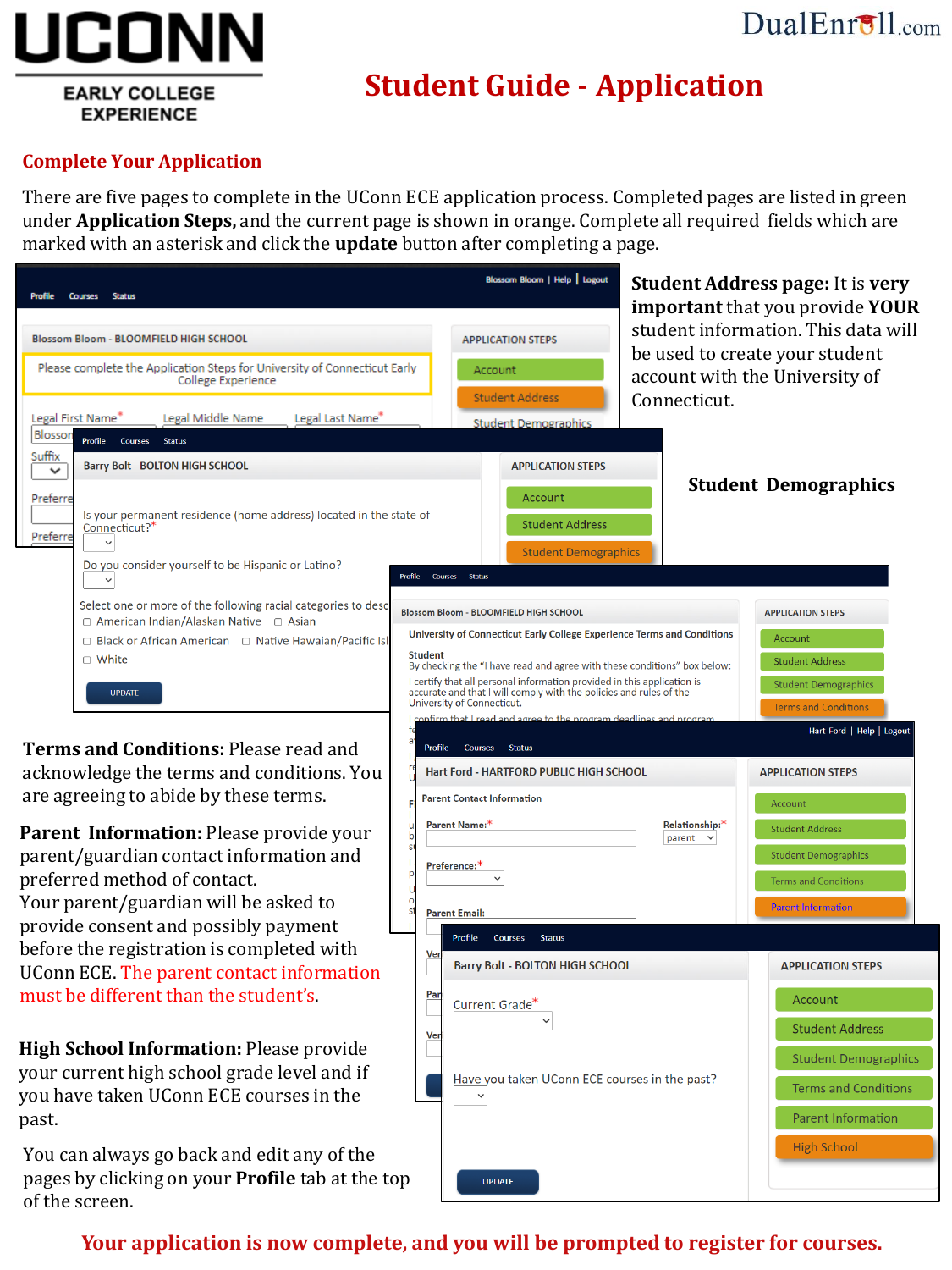## $DualErr31_{com}$

# JCONN **EARLY COLLEGE**

**EXPERIENCE** 

## **Student Guide – Course Registration**

#### **Now that your application is complete, it will prompt you to register for your courses.**

The tabs at the top of the screen will bring you to different pages. **Profile** will take you to information you entered when creating your account, **Status** will show you the status of any existing registrations, and the **Courses** tab will show you all courses currently available to you.

| <b>Profile</b><br><b>Status</b><br><b>Courses</b> |                  |             |                |                                                                                                                                                           |                           |
|---------------------------------------------------|------------------|-------------|----------------|-----------------------------------------------------------------------------------------------------------------------------------------------------------|---------------------------|
| Narrow your Search<br><b>BY TERM</b>              |                  |             |                | Browse all courses or narrow the selections displayed using the search criteria<br>Remember that using multiple search criteria may eliminate all courses |                           |
| Select Term<br>$\checkmark$                       |                  |             |                | <b>a</b> College Campus Figh School Q. Online Course St Regional Center                                                                                   |                           |
| <b>BY KEYWORD</b>                                 | <b>Course</b>    | <b>Type</b> | <b>Subject</b> | <b>Title</b>                                                                                                                                              | <b>College</b>            |
| Ŧ.<br>Enter Keyword(s)                            | 0001             |             | test           | onetermtest                                                                                                                                               | University of Connecticut |
| <b>BY COURSE TYPE</b>                             | AH 1100          | м           | AH             | Intro to Allied Health Profess                                                                                                                            | University of Connecticut |
| Choose all that apply:                            | AH 2001          |             | AH             | <b>Medical Terminology</b>                                                                                                                                | University of Connecticut |
| College Campus                                    | AH 4092          |             | AH             | <b>EMT Training</b>                                                                                                                                       | University of Connecticut |
| High School                                       | <b>AMST 1201</b> |             | <b>AMST</b>    | <b>Intro to American Studies</b>                                                                                                                          | University of Connecticut |
| Online $\Box$ .<br>Regional Center 5              | <b>ANSC 1602</b> |             | ANSC.          | <b>Behav/Traing Domestic Animals</b>                                                                                                                      | University of Connecticut |
| <b>BY SCHEDULE</b>                                | <b>ANSC 1676</b> |             | ANSC.          | Intro to Companion Animals                                                                                                                                | University of Connecticut |
| Show only classes meeting on:                     | <b>ANTH 1000</b> |             | <b>ANTH</b>    | Peoples and Cultures of the Wo                                                                                                                            | University of Connecticut |
| $\Box$ Mon $\Box$ Tue<br>Wed                      | Art 01           | filit       | art            | Art 01                                                                                                                                                    | University of Connecticut |
| <b>DEri</b><br>$\Box$ Sat<br>l Thu<br>$\Box$ Sun  | ART 1030         |             | <b>ART</b>     | Drawing I                                                                                                                                                 | University of Connecticut |
| Show<br>betwe                                     |                  |             |                | This Course Selection Includes Two Courses                                                                                                                |                           |
|                                                   |                  |             |                | This soloction includes two sources that are taken sonsecutively at                                                                                       |                           |

Under the **Courses** tab, the course finder shows you which courses are being offered to you for the current year.

**Be sure to enroll in all Fall, Spring, and Fullyear courses now, as this is the only registration period for the year**.

Use any of the filtering options on the left to narrow down your search. The **BY KEYWORD** filter is useful to look for courses by title; you can search by any part of the course title.

Click on the **title link** to select a course. The system will display detailed information about the course including the sections offered.

This selection includes two courses that are taken consecutively at the high school. It includes the fall and spring section of the course, and you will be charged the course fees for both courses.

dismiss

Some courses are taken consecutively and include the associated Spring course in the enrollment request. If that is the case, you will receive a pop-up message informing you of this.

The course detail page will provide additional information about the course and will show all available sections. Pay special attention to the section you select to make sure you are choosing the right option.

Next, click the **<Register>** button for the desired section. This will initiate the registration process. *If you select a course or section by mistake, you can go to the status screen and use the [abandon] option to cancel the course/section.*

The system will display a prompt to select your next a **Select Another Course, View Registration Status Logout.**

| <b>Profile</b><br><b>Courses</b><br><b>Status</b>               |                                    |                                                                                                                                                                                                             |                                    |                       |                |
|-----------------------------------------------------------------|------------------------------------|-------------------------------------------------------------------------------------------------------------------------------------------------------------------------------------------------------------|------------------------------------|-----------------------|----------------|
| Course Detail: Biology                                          |                                    |                                                                                                                                                                                                             |                                    |                       |                |
| <b>COURSE NUMBER:</b>                                           | <b>BIO-110</b>                     |                                                                                                                                                                                                             |                                    |                       |                |
| <b>COURSE SUBJECT:</b>                                          | <b>RIO</b>                         |                                                                                                                                                                                                             |                                    |                       |                |
|                                                                 |                                    |                                                                                                                                                                                                             |                                    |                       |                |
|                                                                 | CREDITS: 4.0                       |                                                                                                                                                                                                             |                                    |                       |                |
| <b>COLLEGE:</b>                                                 | <b>University of Connecticut</b>   |                                                                                                                                                                                                             |                                    |                       |                |
| <b>DESCRIPTION:</b>                                             |                                    |                                                                                                                                                                                                             |                                    |                       |                |
| <b>Available Sections</b>                                       |                                    |                                                                                                                                                                                                             |                                    |                       |                |
| <b>Section</b><br><b>Type</b>                                   | <b>Instructor</b>                  | Location                                                                                                                                                                                                    | Days/Time                          | <b>Start/End Date</b> | <b>Options</b> |
| m<br>$\overline{\phantom{a}}$<br><b>Fall 2020</b><br><b>RIO</b> |                                    |                                                                                                                                                                                                             | M (Fully Online)<br>9:00am-10:00am |                       | Register       |
| 3<br><b>Fall 2020</b><br>R                                      |                                    | <b>HARTFORD PUBLIC</b><br><b>HIGH SCHOOL</b>                                                                                                                                                                | (Lecture)<br>(Lecture)             |                       | Register       |
| R                                                               |                                    | <b>HARTEORD BURLIC</b>                                                                                                                                                                                      | (Lecture)                          |                       | Register       |
| <b>Fall 2021</b><br>я                                           | <b>No Further Actions Required</b> |                                                                                                                                                                                                             |                                    |                       |                |
| ction:<br>IS,<br>or                                             | select another course              | You have completed your registration request. You will<br>be notified via email and/or text message if you need to<br>complete additional steps at a later time.<br>Please select one of the options below: | view status                        | logout                |                |